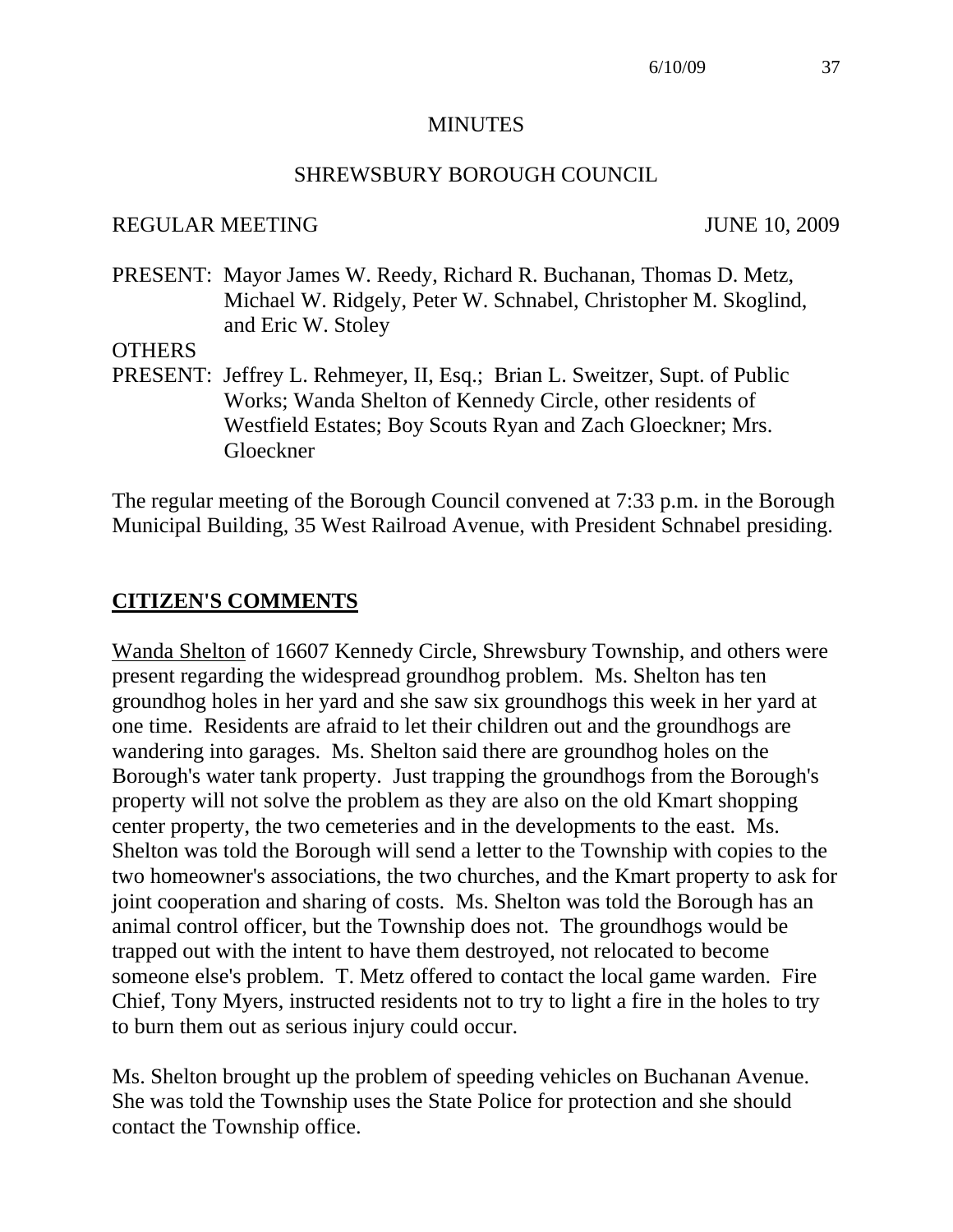## **APPROVAL OF MINUTES**

- C. Skoglind moved to approve the minutes of the May meeting.
- R. Buchanan seconded. The motion carried with all in favor.

# **APPROVAL OF EXPENDITURES AND REPORT OF ACCOUNTS**

M. Ridgely moved to approve the expenditures and report of accounts for March and April.

C. Skoglind seconded. The motion carried with all in favor.

# **BILL LIST**

The bill list for May was presented. General account: check numbers 9529 thru 9557; Water account: check numbers 4187 thru 4198; Sewer account: check numbers 4033 thru 4045; Highway Aid account: check numbers 798 and 799.

M. Ridgely moved to approve the bill list for May.

C. Skoglind seconded. The motion carried with all in favor.

# **SUBDIVISION AND LAND DEVELOPMENT BUSINESS**

# **Southern Regional Police Department** – Richard R. Buchanan

The report for April was not received. Buck reported our hours exceeded New Freedom Borough's by 125 hours and we are the largest consumer. The cost breakdown for 2008 was 40.51% for Shrewsbury Borough; 39.56 for New Freedom Borough, and 19.93% for Glen Rock Borough. This information will be submitted to the Auditor General's office for the pension funds disbursement.

## Glen Rock Borough

A letter was sent by the Southern Police Commission to Glen Rock Borough to ask for its intent by July 1, 2010, and Glen Rock must agree on a dollar figure by September 15, 2010.

Letter from Harry Floyd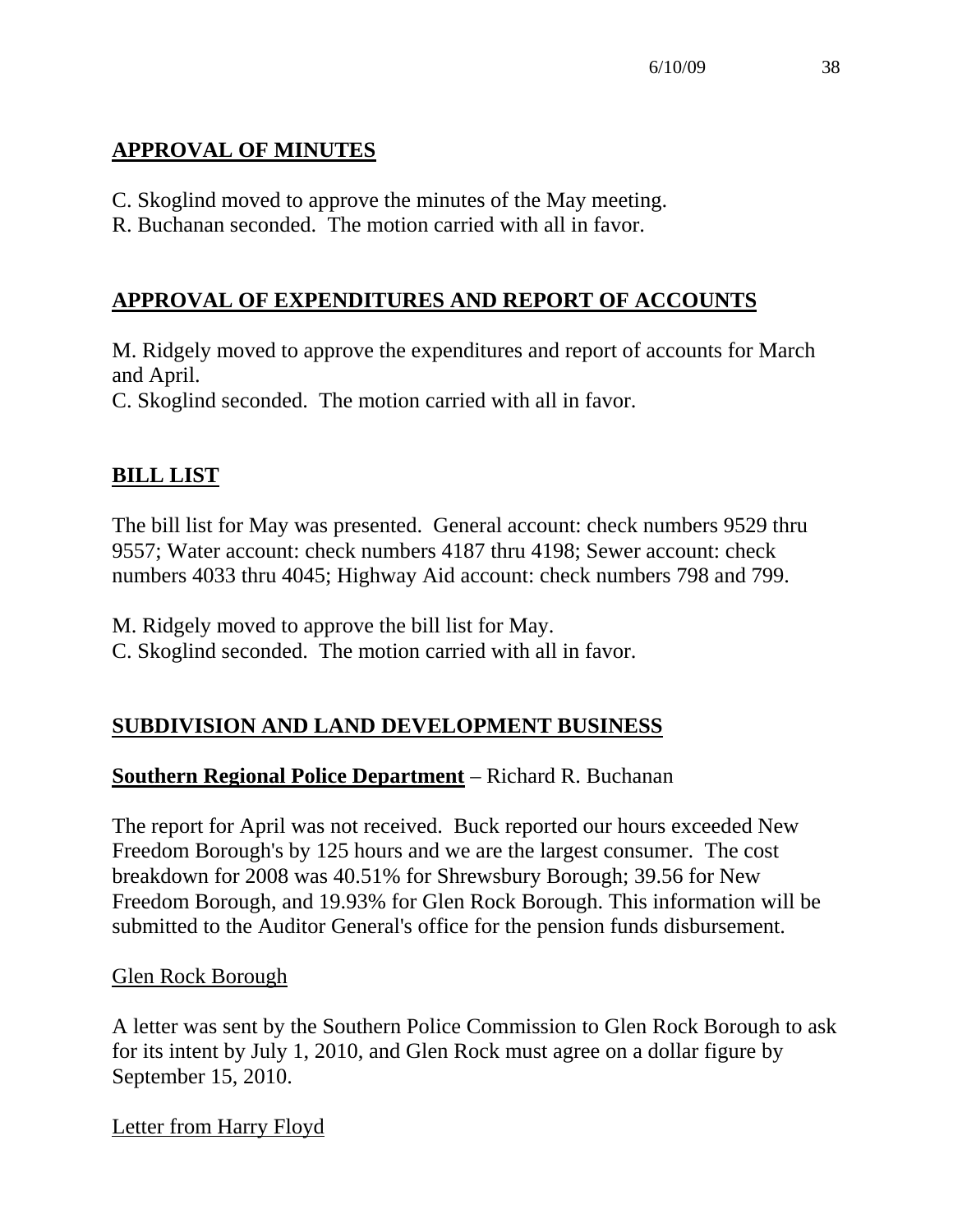Mr. Floyd sent a letter informing Council there were a few gang markings painted in the area of the square. Chief Childs informed residents to paint over the markings as soon as possible. Mr. Floyd spoke with Chief Childs and no further action is needed at this time.

### **Codes Enforcement**

### PenMar Recycling, Onion Boulevard

Mike is working on the outdoor stockpiling issue at the recycling center. They are looking at a new piece of equipment to help with operations that will allow all materials to remain inside. Mike is recommending a 30 day extension for compliance with the enforcement notice.

## **Water & Sewer** – Richard R. Buchanan

#### Groundwater Rule

The Rule will be approved this December and we will need to comply with the 4 log treatment. Anticipated expenses will be approximately \$55,000.00 and almost all labor will be performed by the Public Works Department (\$29,500.00 if done by an outside contractor based on \$45.00/hour). Additional expenses could be an electrician for connecting the in-line chlorine monitoring equipment. Engineering costs could be realized for State permitting on entry point improvements (sample tap moving or water line replacement). The project costs will be budgeted for the 2010 budget year. Timeline: October 1, 2010, 4-log submission paperwork will be submitted to DEP and April 1, 2011, begin work on 4-log treatment.

E. Stoley entered the meeting at 8:20 p.m.

#### Getty Gas Tank Removal

The gas tanks at the intersection of South Main Street and Constitution Avenue were removed and there was contamination around the tanks. The soil was removed and the site will continue to be monitored until clean-up is complete. The Borough will be copied on correspondence from DEP. The contractor hit the storm pipe running through the property and they are scheduled to return and repair the pipe. The Public Works Department will then televise the pipe.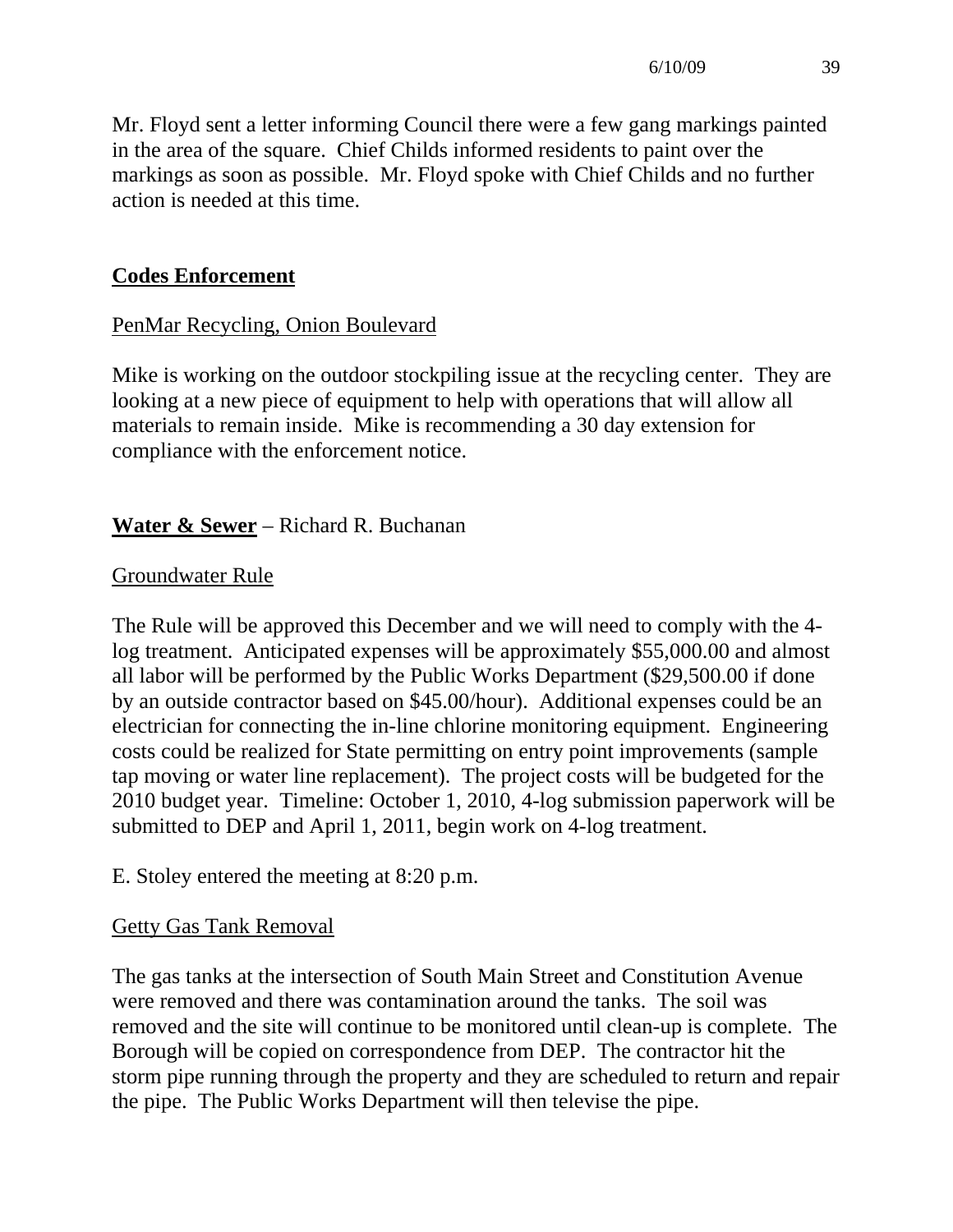## **Public Roads & Lighting** – Christopher M. Skoglind

#### 2009 Paving Contract

Northbrook Lane and South Highland Drive will be paved this month. There are a few areas where additional base repair is needed on Northbrook Lane. The PennDOT representative approved the additional work for Liquid Fuels funds.

#### Plank Road Stop Bar

The proposed stop bar has been marked with white paint and is located according to PennDOT regulations.

R. Buchanan moved that the Public Works Department install a stop bar according to PennDOT's requirements.

T. Metz seconded. The motion carried with all in favor.

### Traffic Signal Changes at Market Square

The revised myler that will be submitted to PennDOT for traffic signal changes at Market Square as a result of the CVS project was submitted for signature by a representative of the Borough. Eng. Holley recommended the mylar be signed.

## **Public Lands & Buildings and Finance** – Michael W. Ridgely

#### Final Audit Report

The Committee met with the auditor, Steve Fair, this evening and the Borough received a good, clean report. There were two recommendations: 1) the Borough should look at how allocations are being made between the three accounts. The Public Works Department was asked in January to allocate by month how the Department's time is spent so changes could be made for the 2011 budget. Recommendation 2) was that the payroll register be reviewed and initialed by the Council President.

M. Ridgely moved to add as an agenda item each month for Council to approve the prior month's payroll register and that it be initialed by either the Council President or M. Ridgely.

E. Stoley seconded. The motion carried with all in favor. The July agenda will include the June payroll register.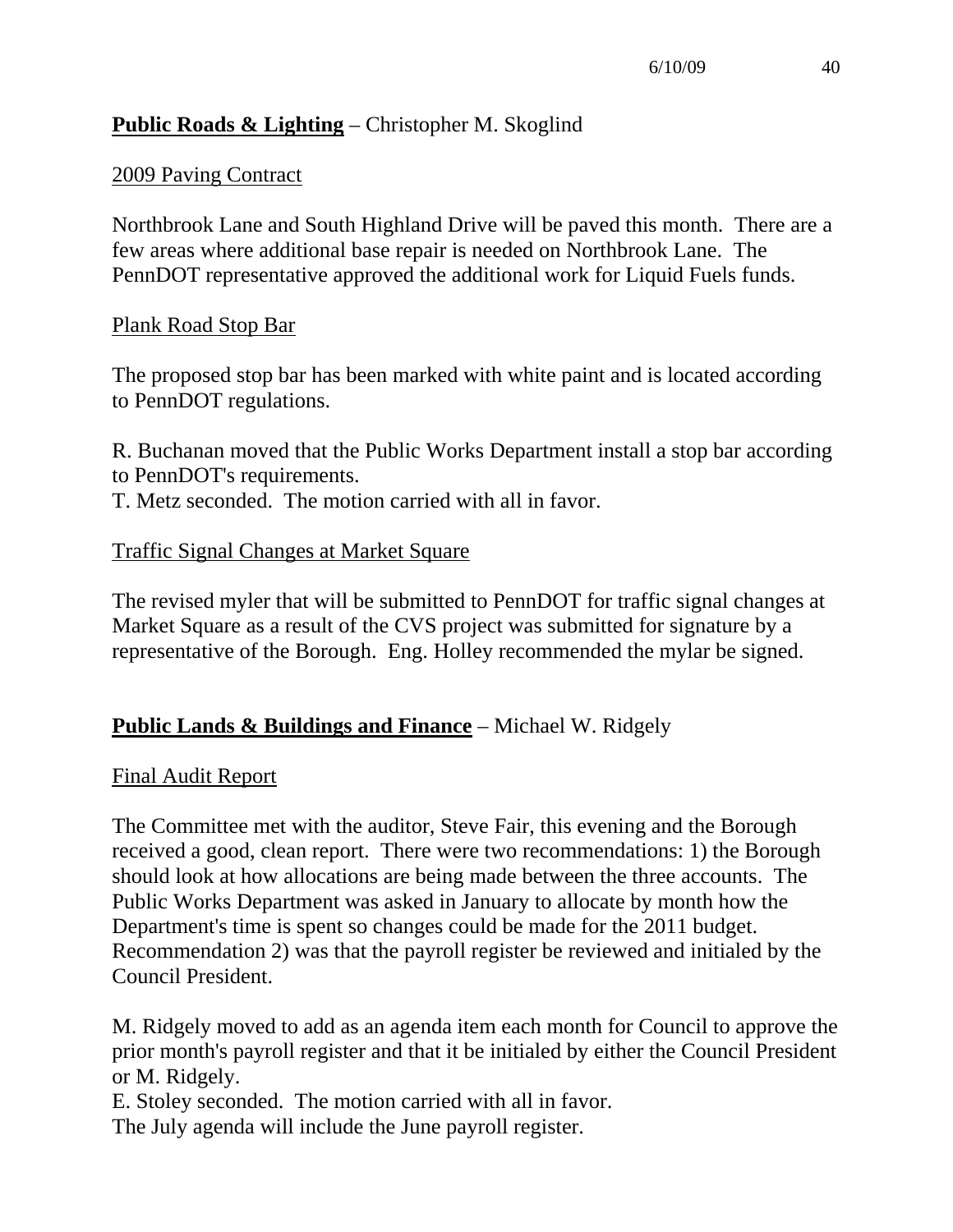The Committee approved the final audit report.

### Capital Reserve Accounts

The Committee recommended opening a general, water, and sewer PLGIT capital reserve account to accumulate monies for large projects. Monies will be submitted quarterly based on the amount budgeted for that year.

M. Ridgely moved to establish General, Water, and Sewer capital reserve/accumulation accounts with PLGIT. E. Stoley seconded. The motion carried with all in favor.

### **ENGINEER'S REPORT**

### **SOLICITOR'S REPORT**

Right-to-Know Law, E-mails, and Record Retention Schedules

Sol. Rehmeyer will be attending a seminar regarding document retention under the new Right-to-Know Law which will help in the creation of the Borough's policy.

#### Flood Plain Ordinance

Sol. Rehmeyer prepared a draft ordinance for review which must be adopted by September; Jeff was authorized to advertise the ordinance.

#### Township EDU Auction

It was mentioned the Township may be auctioning off the remaining EDUs next month. Since the sale is public knowledge, the Borough will not be involved.

#### **Public Safety, Welfare and Personnel**

#### Sidewalk Block Grant Update

Second notice letters were mailed today to those who did not respond to the first survey request. Only about half of the residents responded.

**Secretary's Report** – Cindy L. Bosley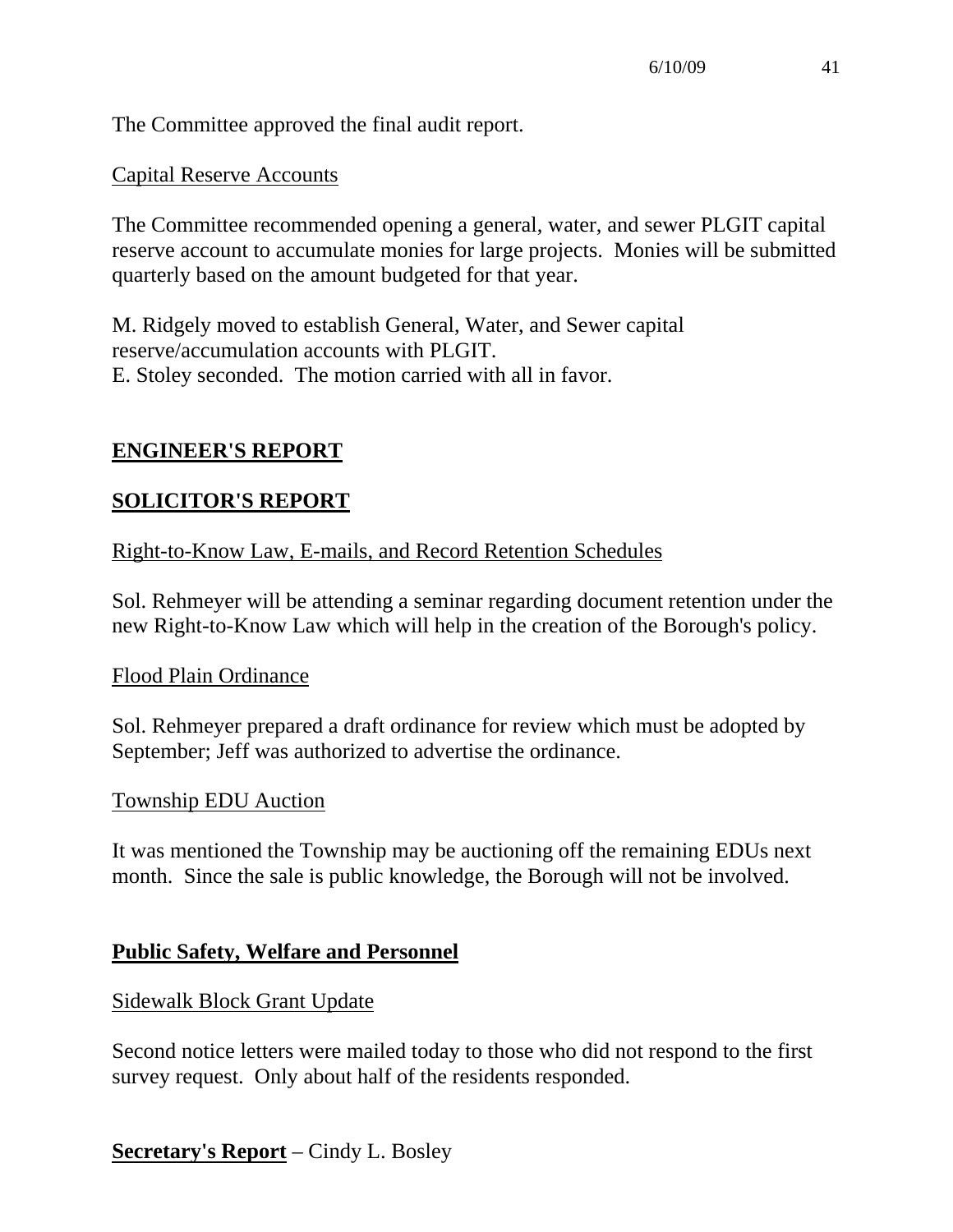## York County Boroughs Association Meeting

The next meeting is on June 25.

## **York Area Tax Bureau** – Thomas D. Metz

T. Metz has contacted the Director to ask for a better clarification if the estimated earned income figure is still accurate for 2009 and to compare the actual to what was budgeted for 2008.

## **Subdivision, Land Development and Zoning**

## **Planning Commission/Regional Planning Commission** – Eric W. Stoley

Regional Comprehensive Plan

Comments are needed from Borough Council. We don't have the other municipalities' comments. Hopefully, the Committee can meet next month.

## Resignation from Planning Commission

Bill Stumbo submitted his resignation from the Planning Commission.

E. Stoley moved to accept Bill's resignation with regret. M. Ridgely seconded. The motion carried with all in favor. Bill will be recognized at the annual appreciation dinner. Bill served on the Planning Commission since 1990.

## **UNFINISHED BUSINESS**

## **NEW BUSINESS**

#### Disposal of Prescription Medicines

T. Metz had inquired with a company for on-site vists to collect unused prescriptions, rather than the residents flushing them into the sewer system. The company he called deals with hospitals and doctors. He will contact Wellspan and the Secretary will call Penn Waste for information.